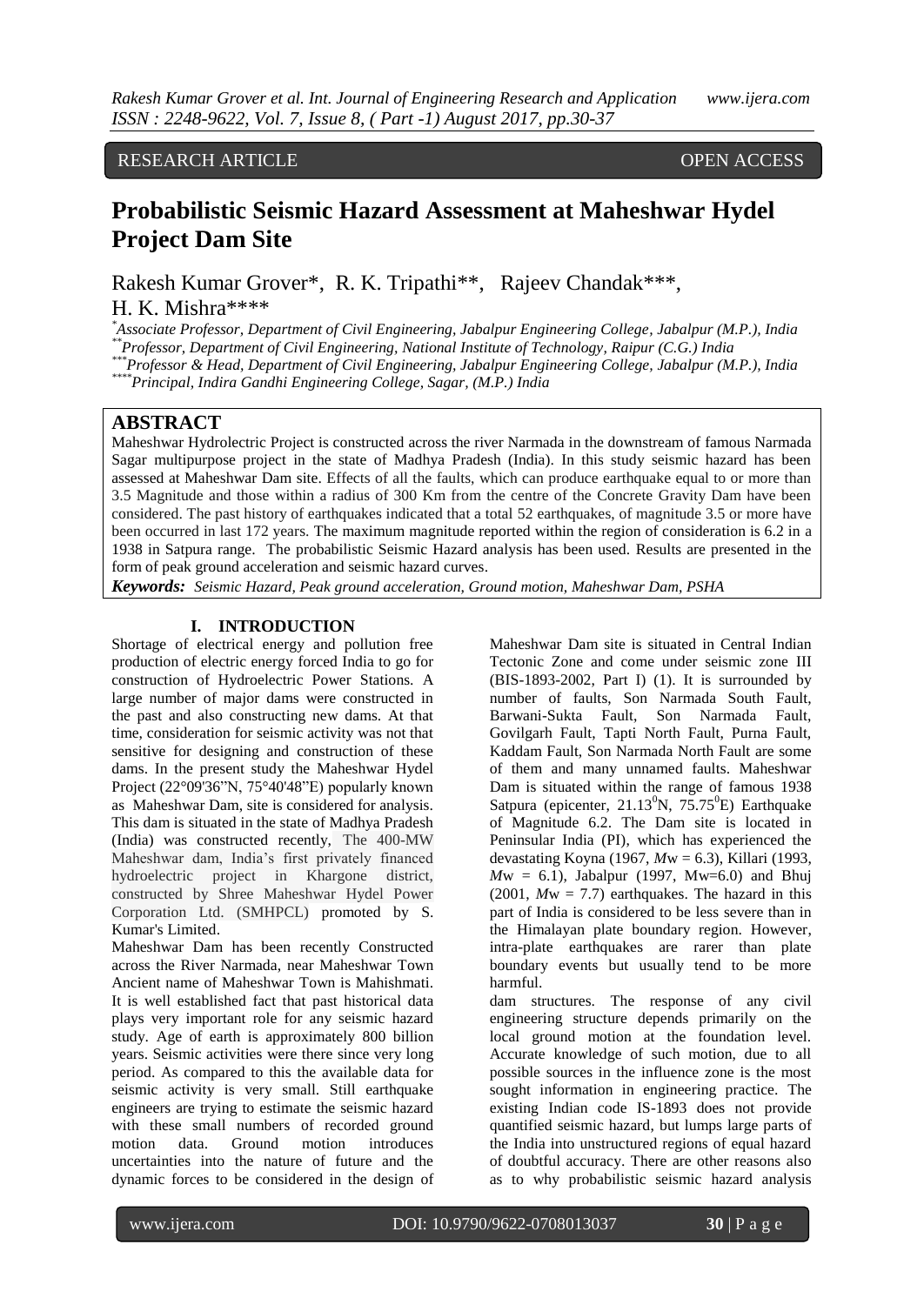(PSHA) should be adopted in India. The uncertain seismic scenario can be tailored to match the expected life of the structure. This way a normal building with a shorter life period of about 100 years may be designed for a shorter return period spectrum, whereas dam structure which has a longer social life could be designed for a longer return period scenario. In this work probabilistic seismic hazard has been estimated for Maheshwar dam. Location of Maheshwar Dam is Marked in Fig. 1



**Figure 1:** Location Map of Maheshwar Dam from Google Maps

### **II. SEISMICITY OF THE REGION**

Considered dam i.e. Maheshwar Project (22°09'36"N, 75°40'48"E) is situated in Son Narmada Lineament Zone, which is ENE-WSW trending Lineament belongs to Central Indian tectonic zone (CITZ) extends roughly between  $20^0$ N-24<sup>0</sup>N latitude and  $77^0$ E -83<sup>0</sup>E longitudes (Consists of Son Narmada North Fault, Son Narmada South Fault, Govilgarh Fault, Tapti North Fault, Barwani Sukta Fault, Purna Fault, Kaddam Fault etc. and number of Unnamed Faults.) which is a part of Peninsular India. The major prominent rifts are the Narmada Son Lineament and the Tapti Lineament together called SONATA (Son-Narmada-Tapti Lineament) zone separating the northern and the southern blocks of the shield.

The most significant earthquakes have been Satpura-valley earthquake of 14 March, 1938, which had a magnitude of 6.2. This earthquake was located in Madhya Pradesh's Barwani District  $(21.13^0N, 75.75^0E)$  and was felt at many of Madhya Bharat and Jabalpur Earthquake of magnitude 6.0 on 22 may 1997 (23.07<sup>0</sup>N,80.02<sup>0</sup>E), both were a deep-seated events.

According to Jain et. al., CRUMSONATA (2) the western part of Son Narmada Tapti lineament (SONATA) zone, starting from Surat to east of Jabalpur, is covered mostly by Deccan basalt lava. The thickness of the lava pile varies in different parts. A huge thickness of 1450 m of basalts is preserved in the Western Ghats and in Satpura area while the Deccan basalts are very thin along the eastern margin of the main exposure. In Amarkantak (Origin of Narmada River), lava pile is about 150 m. thick. A series of N-S traverses were taken using deep seismic sounding (DSS) across the lineament zone to study the nature of Deccan volcanics, disposition pattern of the flows in the various physiographic segments, their corelation if any, it shows that Near Jabalpur, Narmada river the Lameta- Deeccan basalt is exposed at elevation of 410 m. msl while south wards lowest exposed flow occurs below 385 m msl. This indicates reverse faulting at the Lameta contact.

The Deccan Basalts in the Narmada valleys and the Gondwana sediments in the area cut by numerous dykes trending NW-SE, ENE-WSW to NE-SW. The ENE-WSW trending dykes continuous further to the east of Seoni district (Dyke is a sheet of Rock that formed in a fracture in a pre existing rock body) North of the Narmada valley, dyke are found only up to the foothills of the Malwa Plateau and its scrap. Here also it is in the area south of the Narmada river course that dykes are very predominant. The river bed is highly fractured and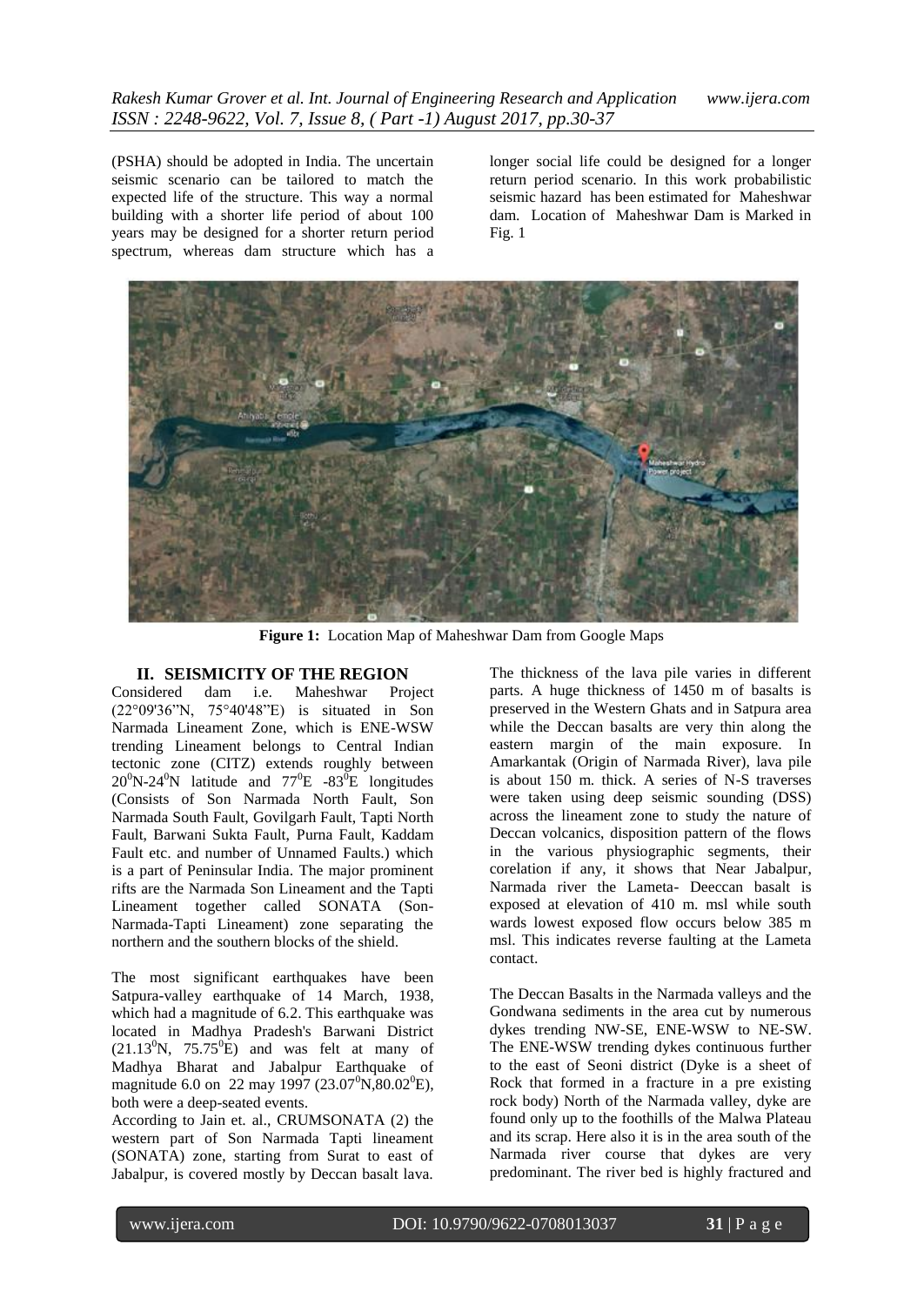the fractures carry dykes in the vicinity of the Narmada river ENE-WSW trend is more prevalent.

According to Pimpricar S.D.(3), the increase in the seismicity level during the recent years in the central Indian shield, this keeping in view that the lithospheric environment beneath this zone may be wet, thus accounting for higher rates of magmatic activity. Evidences indicate that CITZ has a major zone of differential crustal movement since Neo-Archaean time.

There is lack of information on seismicity of PI, in so far as its application in engineering is concerned. For example, till some years back there was no region-specific attenuation relationship for PI that engineers could use as being rational enough, for future earthquake events, then Iyengar and Raghukanth (4) given a attenuation relationship for PI and Jaiswal, 2008 (5) computed seismic Hazard parameters of PI. It may not be out of place to note here in 2002, the Code IS-1893 (1) has eliminated the erstwhile low hazard region of PI (zone I) and revised it to a higher hazard status as zone-II. The scientific basis for this revision, if any, remains obscure.

#### **III. FAULT MAP**

Identifications of different faults and their characteristics, around any site, are first and major step for any seismic hazard estimation. In the present study, Maheshwar Dam has been selected as the target, a control region of radius 300 km around the Dam (22°09'36"N, 75°40'48"E) considered for further investigation. The fault map of this circular region prepared from the Seismotectonic Atlas of India, 6). Some researchers i.e. Raghukanth (7,8) have taken 300 Km. Radius around the site and some researchers Sitharam (9) mentioned the range 300 km to 400 km radius centered from site. Hence, 300 km radius has been considered for this study. It is well established fact that earthquakes occurring at epicentral distances greater than 400 km do not generally cause structural damage. Hence the faults lying within this radius from the site have been considered in estimating hazards shown in Fig. 2. A total of Sixteen faults, influence seismic hazard at Maheshwar Dam, can be identified from the above map. Details of considered faults are given in Table1



**Figure 2:** Fault map for SHA prepared from Seismotectonic Atlas of India for Maheshwar Dam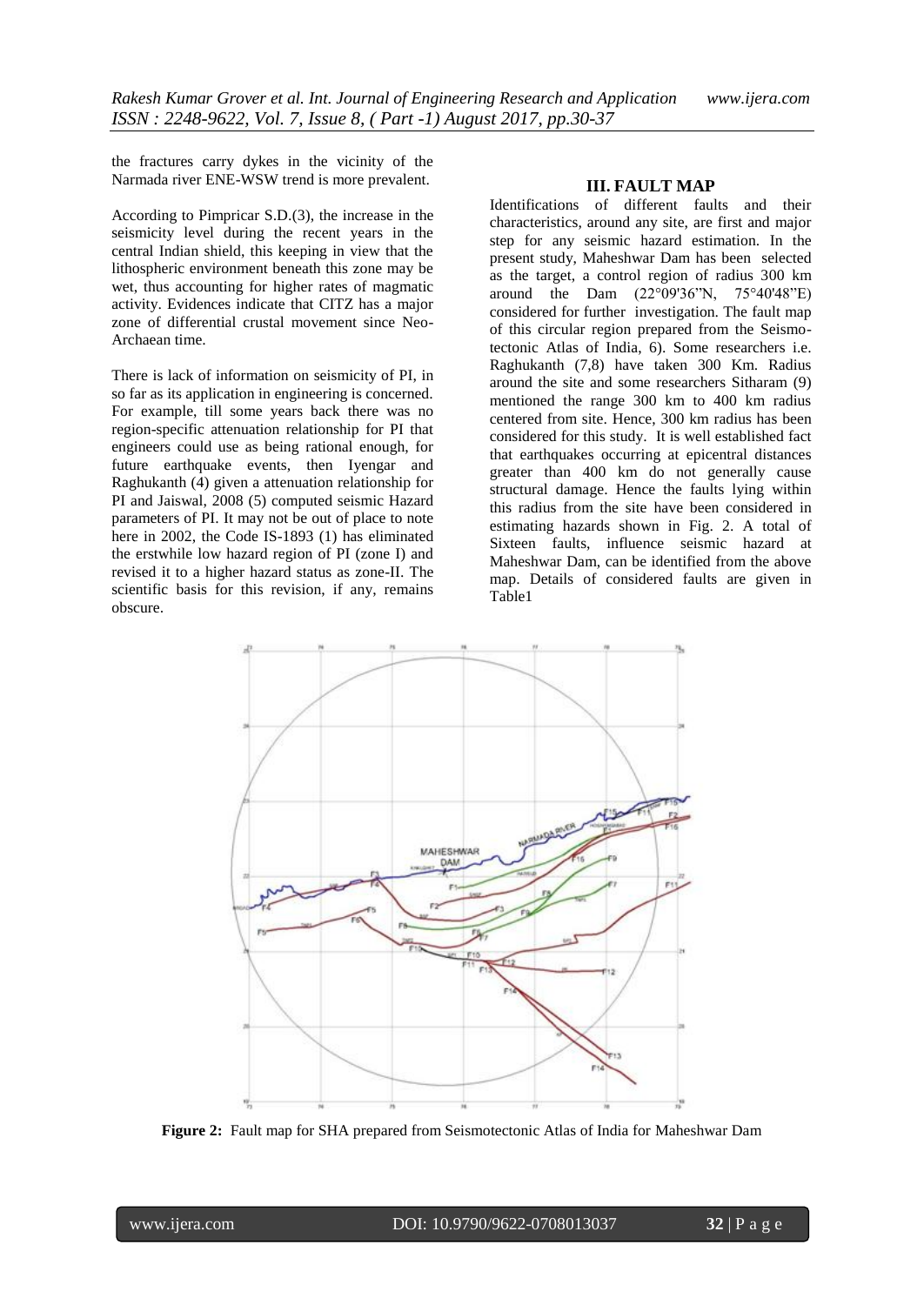| Fault<br>No.    | Name of<br>Fault | $M_{\rm max}$<br><b>Associated</b> | Mu  | Length of<br><b>Fault in</b><br>Km | <b>Shortage</b><br>epicentral<br>distance in Km | Average<br>Weightage<br>Factor |
|-----------------|------------------|------------------------------------|-----|------------------------------------|-------------------------------------------------|--------------------------------|
| F1              |                  | 4.0                                | 4.5 | 213.8                              | 30.5                                            | 0.0587                         |
| F <sub>2</sub>  | <b>SNSF</b>      | 6.5                                | 7.0 | 539.6                              | 43.7                                            | 0.1248                         |
| F3              | <b>BSF</b>       | 5.7                                | 6.2 | 186.0                              | 68.9                                            | 0.0656                         |
| F4              | <b>SNF</b>       | 5.5                                | 6.0 | 159.7                              | 95.6                                            | 0.0603                         |
| F5              | TNF-1            | 4.0                                | 5.5 | 146.6                              | 123.4                                           | 0.0485                         |
| F6              | TNF-2            | 4.0                                | 4.5 | 165.5                              | 106.9                                           | 0.0514                         |
| F7              | TNF-3            | 4.8                                | 5.3 | 309.5                              | 101.8                                           | 0.0786                         |
| F8              |                  | 4.0                                | 4.5 | 137.8                              | 80.1                                            | 0.0471                         |
| F9              |                  | 4.5                                | 5.0 | 126.7                              | 135.3                                           | 0.0487                         |
| F10             | GGF(SubS)        | 6.2                                | 6.7 | 72.5                               | 129.2                                           | 0.0515                         |
| F11             | GGF              | 6.2                                | 4.5 | 382.9                              | 129.2                                           | 0.0989                         |
| F12             | Purna F          | 4.0                                | 4.5 | 168.6                              | 140.7                                           | 0.0518                         |
| F13             |                  | 4.0                                | 6.7 | 216.9                              | 142.7                                           | 0.0592                         |
| F14             | Kaddam F         | 4.0                                | 4.5 | 178.6                              | 197.4                                           | 0.0534                         |
| F15             | SNNF(sub)        | 4.0                                | 4.5 | 85.9                               | 257.0                                           | 0.0392                         |
| F <sub>16</sub> |                  | 5.2                                | 5.7 | 185.4                              | 184.2                                           | 0.0622                         |

**Table 1:** Details of Faults Considered

#### **IV. PAST EARTHQUAKE RECORDS**

Establishment of magnitude–frequency recurrence relation of individual fault is next step for seismic Hazard estimation. Fault recurrence estimate has been developed from regional recurrence relationship. Hence, a catalogue of past earthquakes in the 300 km radial region has been developed. There have been several efforts made in the past to create an earthquake catalogue for India. A list of earthquakes of magnitude 3.5 and above is prepared using catalogue of Oldham, Raghukant(10), Pimparikar(3), CGS, USGS, IMD, GSI. Total 52 events from 172 years (1846-2016) are chosen for seismic hazard analysis, whenever the magnitude of an event was not available in the previous reports, the approximate empirical relation  $[m = (2/3) I_0 + 1]$  has been used to estimate it from the reported maximum MMI number. To avoid confusion associated with different magnitude scales, all magnitudes have been converted to moment magnitude Mw.

Some of the major earthquakes reported within 300 km radius of Maheshwar Project are :, 31st March 1852 (22.1<sup>o</sup>N,77.5<sup>o</sup>E) of Magnitude 6, 31st December 1858  $(21^{\circ}N,75^{\circ}E)$  of Magnitude 5.5, 18th November 1863 (21.8<sup>o</sup>N,75.3<sup>o</sup>E) of magnitude 5.7 Near Barwani Sukta fault, 14th March 1938 (21.13 $^{0}$ N,75.75 $^{0}$ E) of magnitude 6.2 and 25th August 1957 ( $22^{\circ}N,80^{\circ}E$ ) of magnitude 5.6 Near Govil Garh fault and series of very small magnitude earthquakes in Khandwa District.

#### **V. REGIONAL RECURRENCE**

In this work regional seismic activity has been characterized by the Gutenberg–Richter frequency–

magnitude recurrence relationship  $log_{10} N = a$  – bM, where N stands for the number of earthquakes greater than or equal to a particular magnitude *M*. Parameters (*a*, *b*) characterize the seismicity of the region. The simplest way to obtain  $(a, b)$  is through least square regression as shown in Fig. 3.



**Figure 3:** Gutenberg Richter relationship

In the present study, the 172 (1846-2016) years sample of earthquake data around Maheshwar Dam site was evaluated and obtained values of a is 1.499 and b value is 0.508 for the region around Maheshwar Dam.

#### **VI. DEAGGREGATION**

The fault level recurrence is required for differentiating the nearby sources or far off sources from the Maheshwar Dam site. Fault level recurrence is rarely known due to meager amount of recorded earthquakes, because only recent data is available, old data are of lower magnitude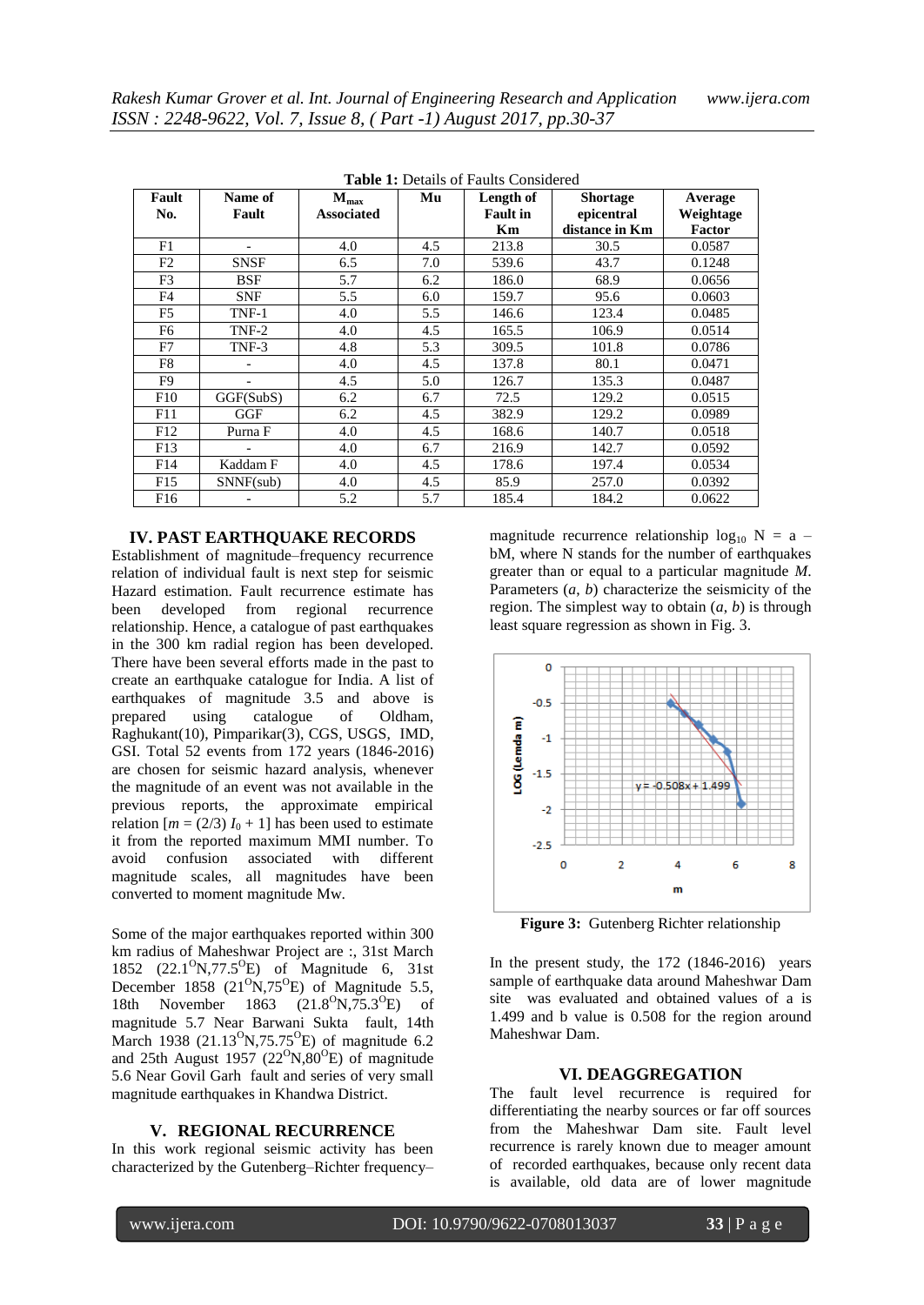earthquake are not available. The recurrence relation computed above for the 300 km radius region around Maheshwar Dam is for whole region and is specific to any particular fault. Hence this problem can be tackled using the principle of conservation of seismic activity. According to this the region measured in terms of number of earthquakes per year with  $m \ge m_0$ , should be equal to the sum of such earthquakes occurring on individual faults. Considering that longer fault can produce more number of small events of magnitude  $m_0$  than a shorter fault. Hence,  $Ni(m_0)$  may be taken as being proportional to the length of the fault, leading to a simple weight factor  $p_i = L_i / \sum L_i$ . where  $L_i$  is length of individual i th fault in Km. It is now well established fact that future activity will continue, at least in the short run, similar to past activity. Hence, seismic activity of a fault should be related to the number of past events associated with it in the catalogue. Hence, one can arrive at another weight factor q*<sup>i</sup>* as the ratio of the past

events associated with fault *i* to the total number of events in the region. Here, the average of p*i* and q*i*  is taken as the final weight to get  $N_i(m_0) = 0.5(p_i+q_i)N(m_0)$ 

(1)

The above weight factors are included in Table 1. Since the control region is in a seismically homogenous region, it would be appropriate to use the regional *b*-value for individual faults also. This give

$$
Ni(m) = Ni(m_0) \vee \left[ \frac{e^{-\beta(m-m_0)} - e^{-\beta(m_u - m_0)}}{1 - e^{-\beta(m_u - m_0)}} \right]
$$
\n(2)

Where,  $m_u$  is the maximum potential magnitude of the *i* th fault and  $\beta = 2.303b$  and  $v = e^{\alpha - \beta m o}$ . The above arguments provide a basis for decomposing the regional hazard into fault-level recurrence relations.



**Figure 4:** Fault level recurrence relation

### **VII. ATTENUATION OF STRONG GROUND MOTION**

In engineering applications, the peak ground acceleration (PGA or zero period acceleration) and the response spectrum are needed at the site. These quantities depend primarily on the magnitude of the event and the distance of the site to the source. Thus, attenuation of spectral acceleration as a function of magnitude and hypocentral distance is a

key element in further seismic hazard analysis. Attenuation relationship developed by Iyenger and Raghukanth (4,9) considered for the analysis and PGA has been calculated. The form of the attenuation equation proposed for bedrock (*br*) condition is :

 $\ln(y_{br}) = C1 + C2(m-6) + C3(m-6)^{2} - C4r \ln r + \ln \varepsilon_{br}$ (3)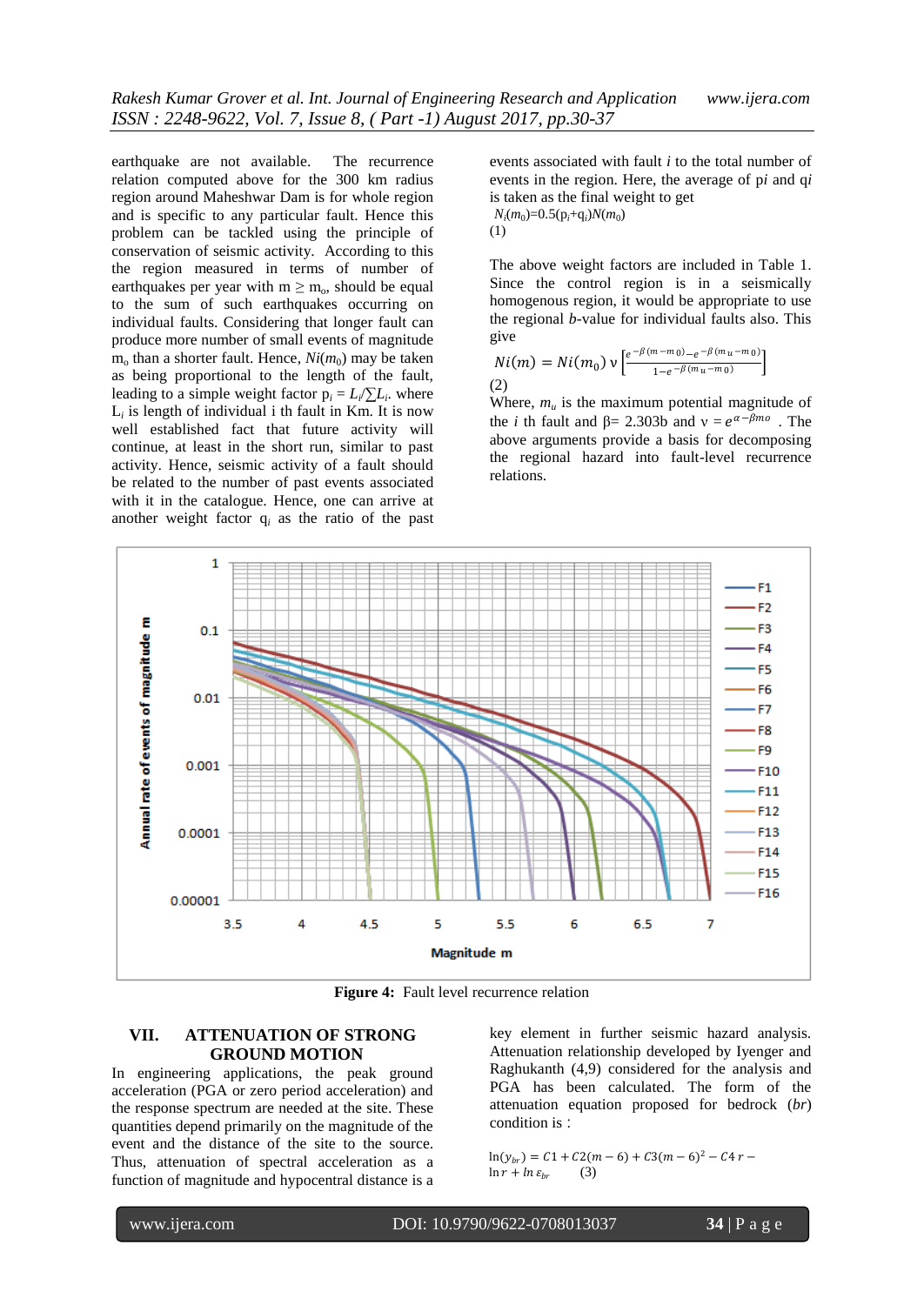In this equation,  $y_{\text{br}}$  stands for the spectral acceleration  $(S_a/g)$ ; m and r refers to moment magnitude and hypocentral distance respectively. The coefficients of the above equation taken from Raghukanth & Iyengar (9) The average of the error term  $ln(\epsilon_{\rm br})$  is zero, but the standard deviation is of importance in probabilistic hazard analysis. This relation is valid for bedrock sites with a shear wave velocity ore than 1.5 km/s. The coefficients for zero period were used for the calculation which are C1=1.6858, C2=0.9241, C3=-0.0760, C4=0.0057 and standard deviation of  $\varepsilon_{\rm br}$ =0.4648. The normal cumulative distribution function has a value which is most efficiently expressed in terms of the standard normal variables (z), which can be computed for any random variables using transformation as given below (Kramer, 11):

$$
z = \frac{\ln PHA - \overline{\ln PHA}}{\sigma \ln PHA}
$$
\n(4)

Where, PHA is the various targeted peak acceleration levels, which will be exceeded. ln PHA(bar) the value is calculated using attenuation relationship equation and ln PHA is the uncertainty in the attenuation relation expressed by the standard deviation.

### **VIII. PROBABILISTIC SEISMIC HAZARD ANALYSIS**

Probabilistic seismic hazard analysis (PSHA) estimates the probability of exceedance of spectral acceleration  $S<sub>a</sub>$  at a site due to all possible future earthquakes. In reality, the seismic hazard at a site is influenced by all the earthquakes with different magnitudes and different distances. PSHA considers the contribution of all earthquakes in that region. PSHA also considers the uncertainties associated with time of occurrences of earthquakes and its location. The usefulness of PSHA in quantifying safety of man-made structures has been discussed extensively in the literature. PSHA has become a standard tool for estimating design basis ground motion. It also provides a framework where these uncertainties can be combined rationally to

provide more complete picture of seismic hazard (Kramer (11). Following Raghukanth & Iyengar (8), assuming that the number of earthquakes occurring on a fault follows a stationary Poisson process, the probability that the control variable *Y*  exceeds level *y*\*, in a time window of *T* years is given by :

$$
P(Y > y^* \text{ in } T \text{ years}) = 1 - exp(-\mu y^* T)
$$
  
(5)

The rate of exceedance,  $\mu_{v^*}$  is computed from the expression :

Nm Nr  $\mu_y^*$  =  $\Sigma$   $\Sigma$  vi P(Y > y\*|mj, rk) P[M=mj]  $P[R=rk]$  $j=1$  K=1 (6)

Here  $P[M=m]$  and  $P[R=r]$  are the probability density functions of the magnitude and hypocentral distance respectively.  $P(Y > y^*|m, r)$  is the conditional probability of exceedance of the ground motion parameter Y. The reciprocal of the annual probability of exceedance gives the return period for the corresponding ground motion value.

#### **IX. SEISMIC HAZARD CURVES**

Seismic hazard curves can be obtained by computing the mean annual rate of exceedance μ*y*\*, for different specified ground motion values *y*\*. These curves are obtained individually for all the Sixteen capable faults around Dam site and considering the individual effect of all Sixteen faults and combined them to estimate the aggregate hazard at the site. The seismic hazaed curve for PGA at bed rock (foundation level of Dam) obtained by above procedure is shown in Figure 5 for Maheshwar Dam Site. It is observed that seismic hazard at Maheshwar dam is mainly influenced by Fault F2-Son Narmada South Fault, F3- Barwani-Sukta Fault, F4-Son Narmad Fault, F10 and F11- Govilgarh Fault.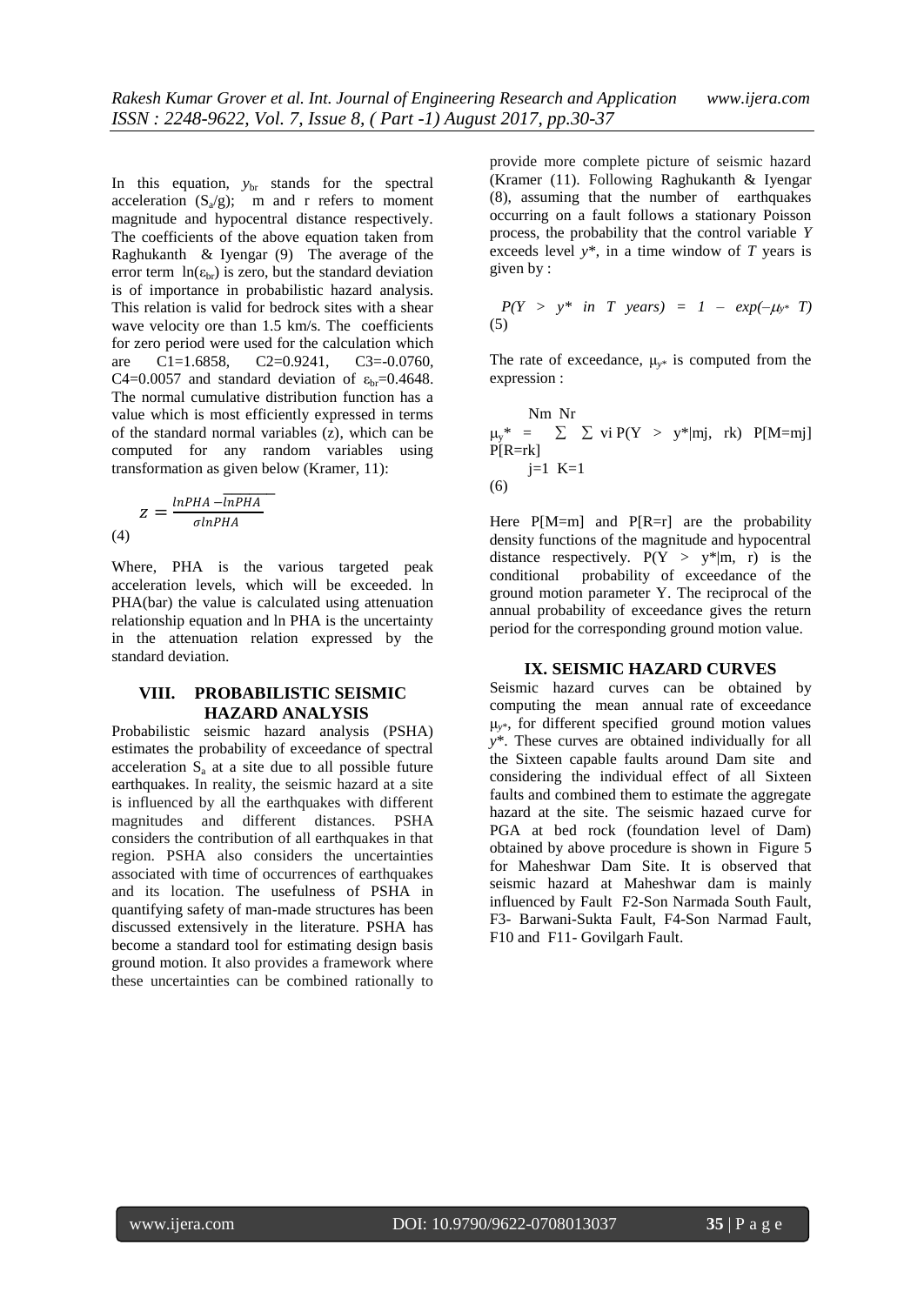

**Figure 5:** Seismic Hazard Curves for Maheshwar Dam Site

### **X. CONCLUSIONS**

The present article investigates seismic hazard of Maheshwar Dam site near Maheshwar-Mandleshwar Town of Khargone District of Madhya Pradesh in India using state-of-the-art probabilistic analysis. Sixteen faults from Seismotectonic atlas of India and its environ, 2000 have considered. All the Sixteen Faults that can induce ground motion at Dam site have been identified from the seismo-tectonic map of the region and from old and recorded events of earthquake. Since slip rates of individual faults are not available, the recurrence relation of these faults has been estimated from the regional recurrence relation. The attenuation relations developed previously specifically for PI have used for computing spectral acceleration hazard curves. Probability that an acceleration of 0.1g would be exceeded in 50 years may be  $p[YT > y^*] = 5.27$  %. The PGA that has a 10 % Probability of exceedance in 50 year (For return period 475 years) is 0.11g and the PGA that has a 2 % Probability of exceedance in 50 year (For return period 2475 years) is 0.20g which is within limits of IS 1893 (part I): 2002 (1) coefficients for zone III.

The maximum regional magnitude for Maheshwar Dam is also estimated Mmax  $= 7$ . With the help of these data one can check the stability of Dam considering actual seismic hazard of the area.

#### **REFERENCES**

- [1]. IS-1893 (Part-1): *Indian Standard Criteria for Earthquake Resistant Design of Structures, Fifth Revision, Bureau of Indian Standard*, (2002, New Delhi). pp.1-41.
- [2]. Project CRMSONATA, Geoscientific Studies of the SON-Narmada-Tapti Lineament Zone, Special Publication 10, (Geological Survey of India, 1995), pp. 1- 371
- [3]. Pimprikar, S.D., *Seismotectonics of Deep Crustal Earthquakes in Parts of Central Indian Tectonic Zone with special reference to Jabalpur and its surrounding environs,* Ph.D. Thesis, (R.D.V.V. Jabalpur,2009), pp 1- 70.
- [4]. Iyengar, R. N. and Raghu Kanth, S. T. G.,2004: Attenuation *of Strong Ground Motion in Peninsular India,* Seismological Research letters, Vol.75, No.4 ,(July-August 2004), pp 530-540.
- [5]. Jaiswal, K. and Sinha, R., *Spatial-temporal variability of seismic hazard in peninsular India,* J. Earth Syst. Sci. 117, S2, (November 2008), pp 707–718.
- [6]. GSI, *Seismo-tectonic Atlas of India and its Environs, (Geological Survey of India*,2000) pp. 1-87 .
- [7]. Raghukanth, S. T. G. and Iyenger, R. N., *Seismichazard estimation for Mumbai City*, Current Science, 91(11), 2006, 1486 – 1494.
- [8]. Raghu Kanth, S. T. G. and Iyengar, R. N. 2007: *Estimation of seismic spectral acceleration in Peninsular India.* J. Earth